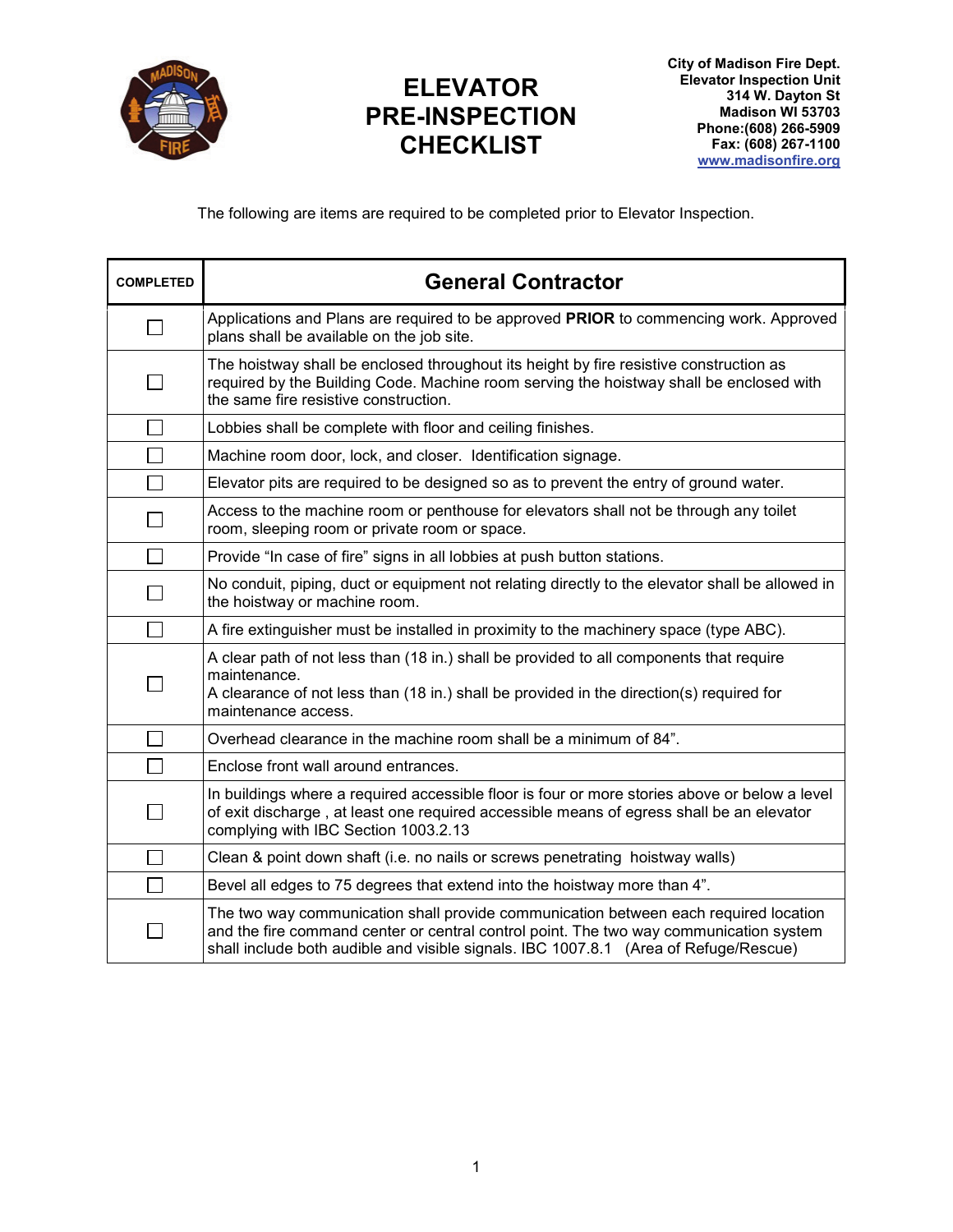| <b>COMPLETED</b> | <b>Electrical</b>                                                                                                                                                                                                                                                                                                                                 |
|------------------|---------------------------------------------------------------------------------------------------------------------------------------------------------------------------------------------------------------------------------------------------------------------------------------------------------------------------------------------------|
|                  | The emergency or standby power system where provided, shall be capable of operating the<br>elevator(s) with rated load, at least one at a time, unless otherwise required by the building<br>code. The transfer between the normal and the emergency or standby power system shall<br>be automatic.                                               |
|                  | Standby power shall be provided for elevators that are part of an accessible means of<br>egress in accordance with IBC Section 1003.2.13.                                                                                                                                                                                                         |
|                  | No conduit, piping, duct and equipment not relating directly to the elevator shall be allowed<br>in the hoistway or machine room.                                                                                                                                                                                                                 |
|                  | National Electrical Code requires 3 separate branch circuits. Car light circuit (over current<br>device shall be in Machine Room), machine room light and receptacle, and the pit light and<br>receptacle.                                                                                                                                        |
|                  | Machine room or space shall have 19fc of illumination and lighting shall be guarded.<br>Receptacles shall be equipped with a GFI.                                                                                                                                                                                                                 |
|                  | Controller disconnecting means shall be fused /lockable/labeled where it's fed from.                                                                                                                                                                                                                                                              |
|                  | Smoke and Heat detection installed in accordance with NFPA 72. If sprinkler protection is<br>provided heat detectors are required to activate the shunt trip circuit breaker prior to the<br>application of water. Smoke and heat detection is not required in the elevator pit for those<br>sprinklers installed within 2 feet of the pit floor. |
|                  | Utilization equipment shall have a breaker or be fused/lockable/labeled as to what it is for.                                                                                                                                                                                                                                                     |
|                  | The pit lighting shall have 10fc of illumination. The lighting shall be guarded.                                                                                                                                                                                                                                                                  |
|                  | Overhead clearance, including all electrical equipment, in the machine room shall be a<br>minimum of 84".                                                                                                                                                                                                                                         |
|                  | The hall lighting on each floor shall have 10fc of illumination at the hoistway door sill.                                                                                                                                                                                                                                                        |

| <b>COMPLETED</b> | <b>HVAC</b>                                                                                                                                                                                                                                         |
|------------------|-----------------------------------------------------------------------------------------------------------------------------------------------------------------------------------------------------------------------------------------------------|
|                  | Hoistways of elevators and dumbwaiters provided with a means for venting smoke and hot<br>gases to the outside air shall remain closed at all times, the only means to open the venting<br>shall be with a manual override key switch.              |
|                  | Machine rooms shall be provided with natural or mechanical means to keep the ambient air<br>temperature and humidity in the range specified by the elevator equipment manufacturer.<br>Systems shall be installed as required by the Building Code. |
|                  | No conduit, piping, duct and equipment not relating directly to the elevator shall be allowed<br>in the hoistway or machine room.                                                                                                                   |
|                  | Overhead clearance, including all mechanical equipment, in the machine room shall be a<br>minimum of 84".                                                                                                                                           |